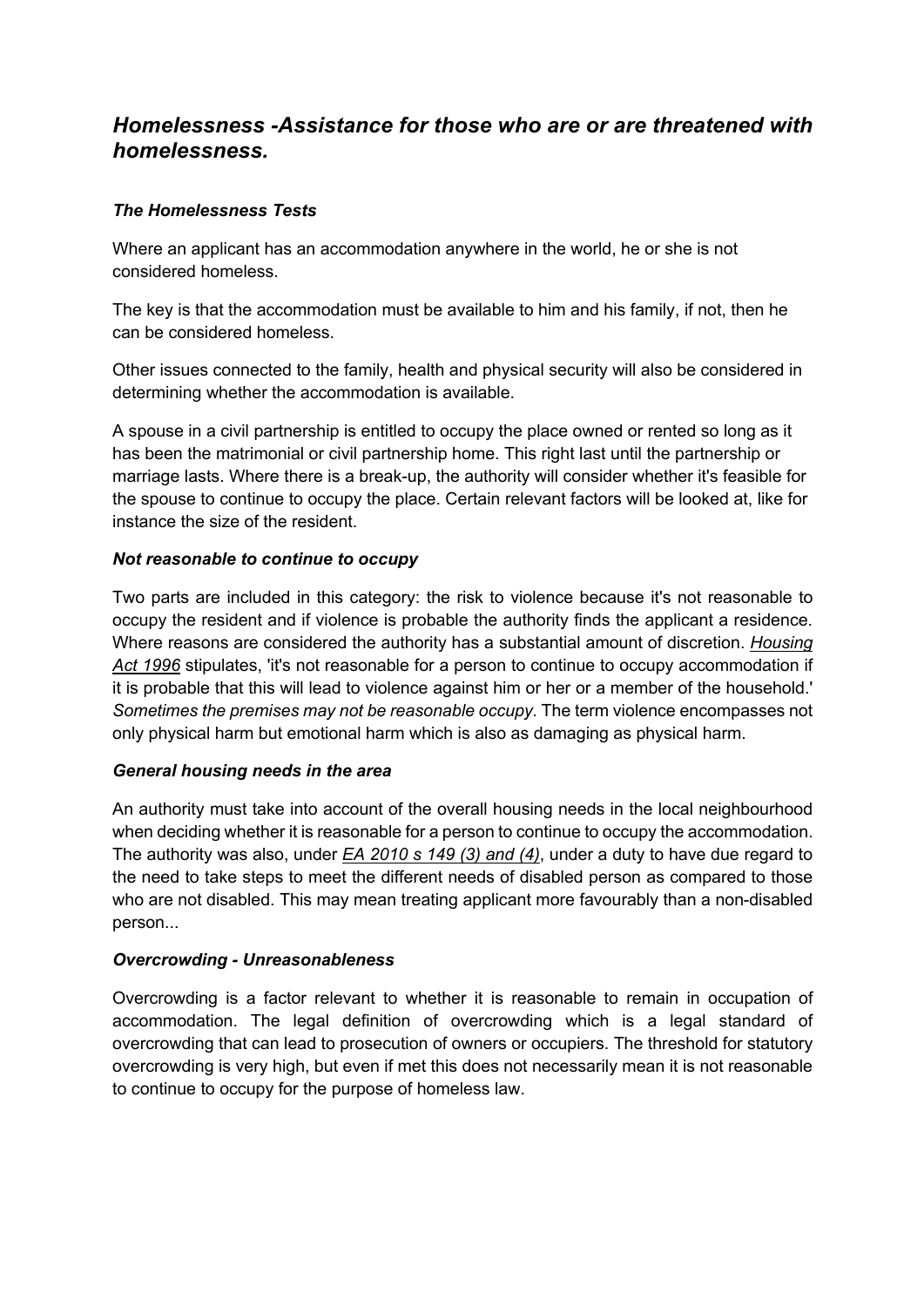## *Being Threatened with Homelessness*

A person is threatened with homelessness if it is likely that he or she will become homeless within 56 days. Additionally, any assured shorthold tenant served with a valid section of 21 notice that expires within 56 days is threatened with homelessness. If that's case, then the duties arise under "Homelessness Reduction Act" *HRA 2017*.

## *Priority Need*

Before the *HRA 2017*, the only duties owed to a person who did not have a 'priority need' was a duty to provide advice and assistance.

Priority encompasses several categories. Some are easily established others depend on a judgment by an authority. *HA 1996 s189 (1)* the following has priority needs

- a) pregnant woman...No minimum period of pregnancy is required.
- b) a person with whom dependent children reside... The children need not be the natural children of the applicant, but there must be some form of parent/child relationship.
- c) a person who is vulnerable as a result of old age...
- d) a person who is homeless...

Further categories of priority needs were added in 2002.

#### *Challenging the vulnerability decisions*

The authority needs to weigh up the relevant factors in deciding whether someone is vulnerable. After having considered all the relevant factors and applied the correct tests, it may be that the decision can only be challenged on the grounds it is irrational or perverse:

- § Considering the person's physical or mental health at a time when interim accommodation is being provided.
- § Considering potential categories of vulnerability, including 'other special reasons,' in isolation.
- Delegating decision-making to a medical expert.
- **•** *Institutional background*: a person who is vulnerable as a result of being a care leaver, having been in the armed forces or in custody, or having become homeless because of violence is in priority need.
- § *Fleeing violence*: in relation to those who have left accommodation because of violence, the Code also provides that authority may wish to take account of the nature of violence or threats of violence

## *Intentional Homelessness*

Intentionally homeless simply means that a person's homelessness was caused by something he or she has (or did not do) done deliberately.

Once the authority has established intentionality then the duty to secure accommodation is available to the individual will be limited. If the authority is satisfied the person is intentionally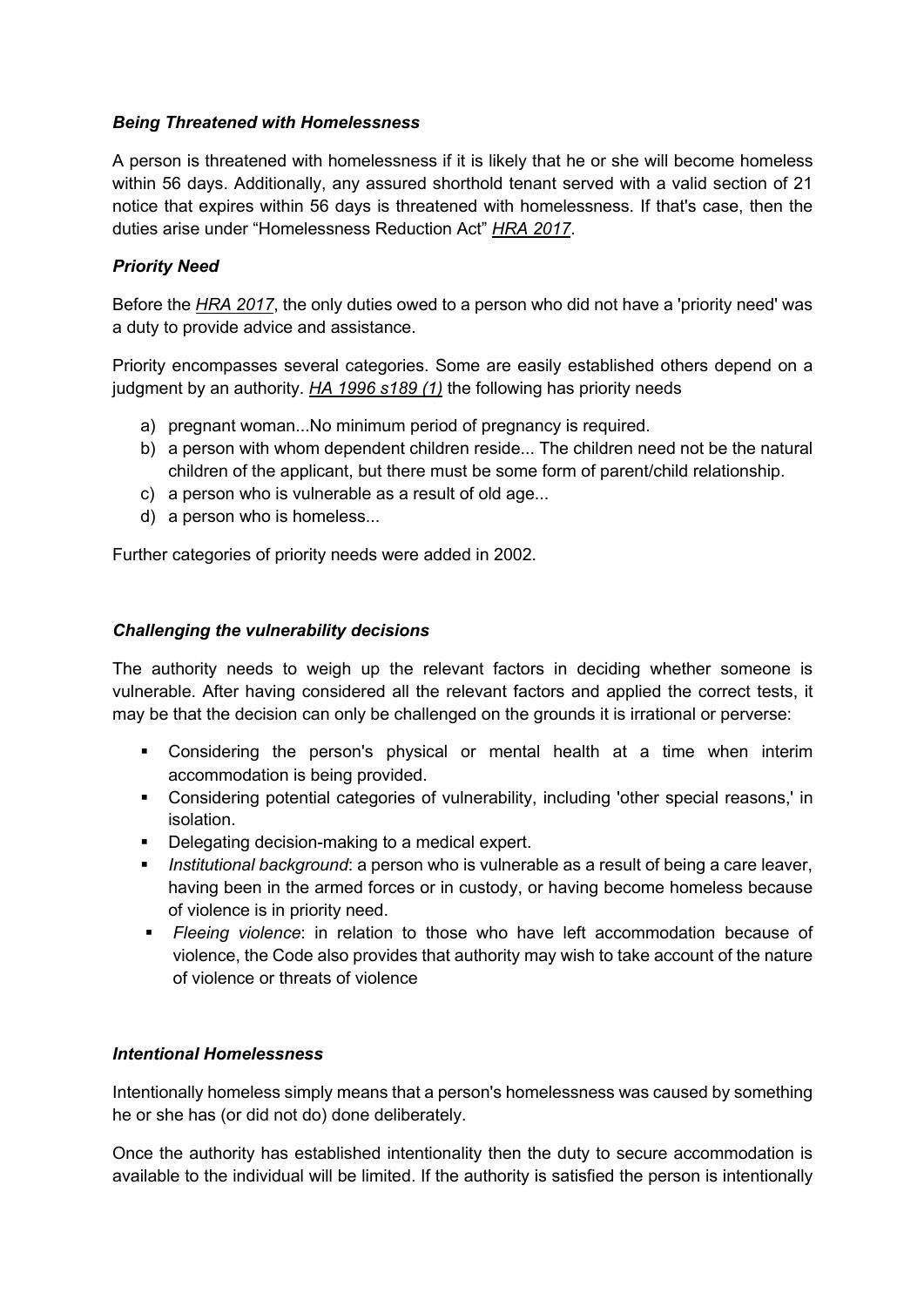homeless it must provide advice and assistance and accommodation for a reasonable period to give the person an opportunity to find his or her own accommodation. *HA 1996 s191* sets out the definition of intentional homelessness. A third leg exists to the test of intentional homelessness: 'contrived homelessness.' Several elements to this definition exist.

#### *Ceasing to occupy (intentionality)*

To be intentionally homeless a person must cease to occupy accommodation. A failure to take up accommodation does not, in most cases, make a person intentionally homeless. However, where a final accommodation is offered, or a final Part 6 offer is refused, the main housing duty under *HA 1996 s193 (2)* will not arise.

#### *Rent and mortgages arrears (intentionality)*

Where a person loses his accommodation due to unpaid rent or mortgages arrears, a local authority must consider if the action was deliberate. Affordability must be considered in all cases even if not directly raised by the applicant. The local authority takes into account a number of factors such as whether accommodation is reasonable to occupy and so on. The central issue of contention is usually the assessment of a person's 'reasonable living expenses'.

With regards to intentional homelessness, it should be noted that the rent or mortgage may be unaffordable, but an applicant can be intentionally homeless based on the decision to take on the liability.

#### *Contrived Homelessness*

An additional definition of intentional homelessness was introduced by the *HA 1996. Section 191 (3)* provides that:

A person shall be treated as becoming homeless intentionally if:

a) he enters into an arrangement under which he is required to cease to occupy accommodation which it would have been reasonable for him to continue to occupy, and

b) the purpose of the arrangement is to enable him to become entitled to assistance under this Part, and there is no other good reason why he is homeless.

#### *Referral to another authority*

A person who is homeless or threatened with homelessness may apply for assistance to any local authority, regardless of whether he or she ever lived in that authority's area. Prior to HA 2017, referral to another authority could only be considered after a decision had been made that the main housing duty was owed i.e. after the completion of enquiries into eligibility, priority need and intentional homelessness.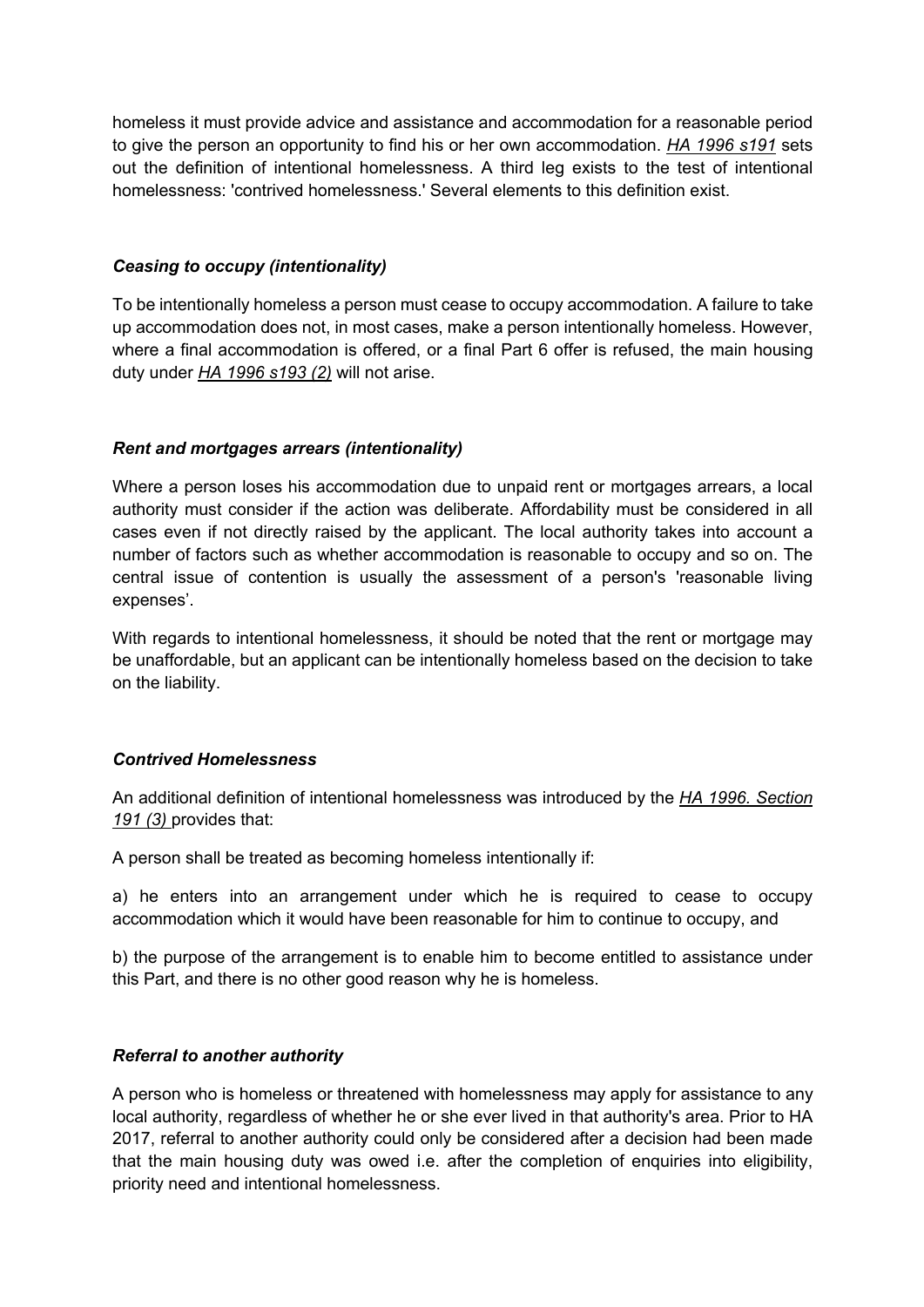#### *Local Connections (Considering Homelessness applications)*

This is defined under the *HA 1996 s 199 (1)* as

A person has a local connection with the district of a local housing authority if he has a connection with it:

- a) because he is, or is the past was, normally resident there, and that residence is or was of his own choice,
- b) because he is employed there,
- c) because of family connection, or
- d) because if special circumstances.

#### *Relevant date for establishing local connection*

Generally, the homelessness decision is that the person's circumstances are assessed as at the date of the decision, not the date of the application. This means that an applicant with no local connection at the date of application may have established one by the time the final decision is made. Local authority can refer applicants to another English authority at the relief stage, i.e. having decided that the applicant is homeless and eligible.

If the authority has reason to believe the applicant is within the priority needs, the HA 1996 s 188 duty ends under s 199A (2) duty arises. This is a duty to continue to provide accommodation until the applicant is notified of the second decision. The procedure for applicants with no priority needs differs slightly. The notifying authority's relief duty ends at the date of the first notification, and any HA 1996 s 188 interim accommodation duty also ends.

#### *Refusal of Part 6 and Part 7 offers*

Disputes often arise about the ending of the HA 1996 s193 housing duty where an applicant has refused an offer arguing that the accommodation is unsuitable. Part 6 must be made in writing and must state that is a 'final offer'. An applicant must also be informed of the possible consequences of refusal or acceptance of a Part 7 offer and of the right to request a review of the suitability of the accommodation.

If the authority maintains that the accommodation is suitable, then a review should be requested. A local authority's duties under the *Equality Act 2010* may mean what where disabled applicant's require a particular type of accommodation the authority may be in breach of the public sector equality duty (PSED) if it has made no, or insufficient, efforts to procure accessible, adapted properties and simply responds to challenges by stating that it has no suitability adapted accommodation.

#### *Issues about the condition of the accommodation*

Most authorities use private landlords to discharge the *HA 1996 s 193 (2)* main accommodation duty. The authority decides what's suitable and what's not.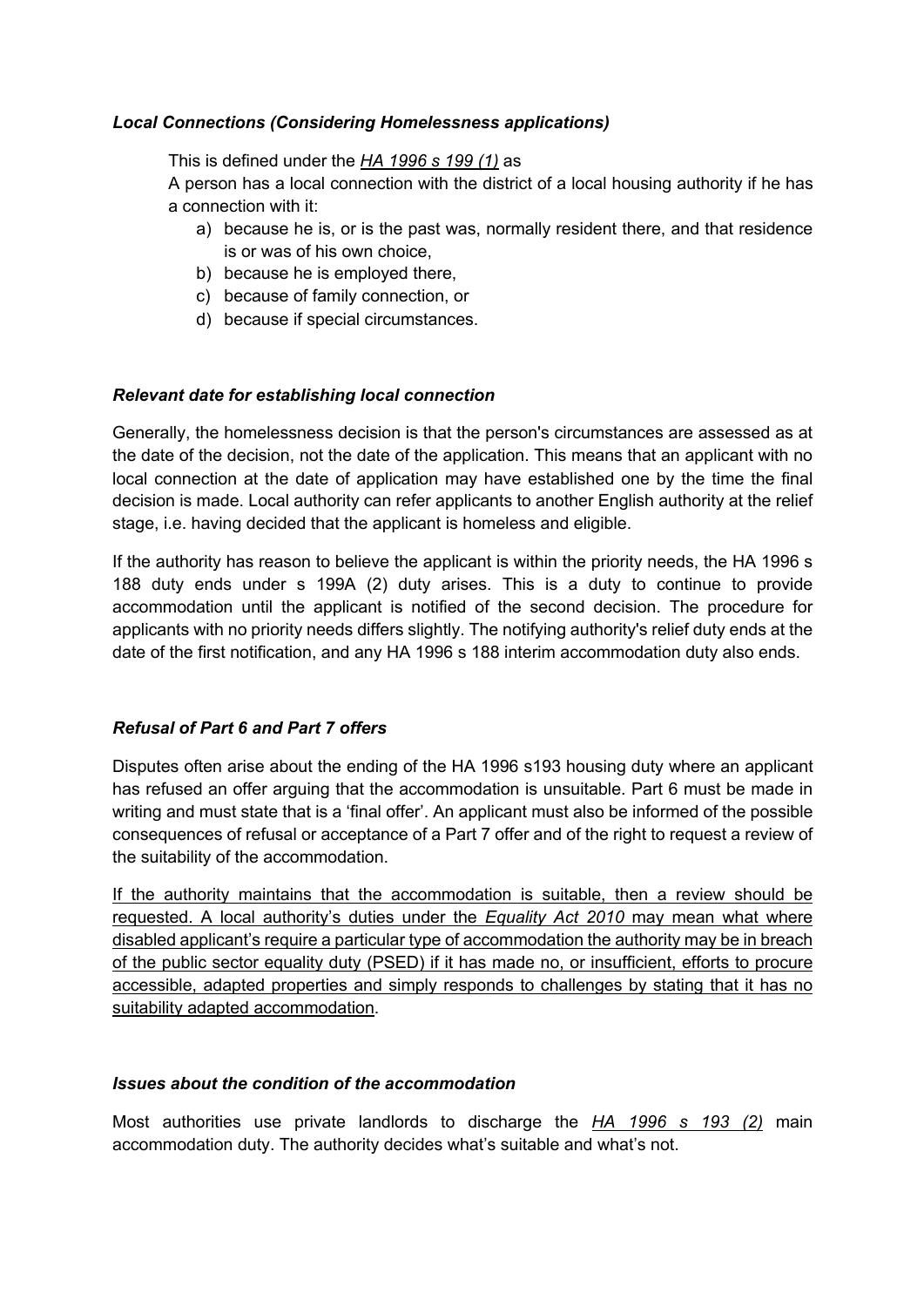The duties owed by the public authorities under the Children Act 2004 mean that challenges to suitability on the grounds of locations are more likely to succeed if the move would involve disruption to education and/or if the children are vulnerable and social services are already involved.

An applicant who is found to be homeless, eligible, in priority need and not intentionally homeless, HA 1996 s193 (2) main accommodation duty will not arise if the authority has given notice under section 193 B that the person has deliberately and unreasonably refused to take a step agreed or required in the housing plan.

#### **HOMELESSNESS DECISIONS, REVIEWS AND APPEALS**

The applicant must be notified of the authority's decision in writing, providing reasons and information about the right of review. The letter is referred to as a section 184 decision letter, pursuant to s184 of the Housing Act 1996, which deals with enquiries into cases of homelessness or threatened homelessness.

An explanation as to why the decision was made must be given to the applicant. It is not enough simply to recite the legal test it must list the matters taken into consideration and state the conclusion.

The decision must be proper, adequate, and intelligible and enable the person affected to know why the decision has resulted in their favour or not. If the decision is in the individual's favour, then they are automatically added onto the main housing register.

Decisions may be challenged solely because of a failure to give reasons or sufficient reasons.

#### *Matters arising after a decision accepting the main housing duty*

Generally, after a decision accepting a housing duty under *HA 1996 s193* and in the absence of fraud or a mistake of fact, an authority has no power to make further inquiries or re-open the decision unless the applicant seeks a review or makes a fresh application.

The decision pre-dates the HA 1996, and section 193 now sets out the specific circumstances in which the duty to accommodate ends.

The situation differs where a fraudulent behaviour has occurred, or false information given to the authority is untrue. Where an application was decided against the applicant, an authority may re-open the application receiving new information. If the applicant wishes the authority to consider new information, the applicant must request a review by submitting the new information in support of the review. An authority is also entitled to re-open an application where its decision was based on a fundamental mistake of fact. However, the situation is different where the mistake is not one of fact but of law.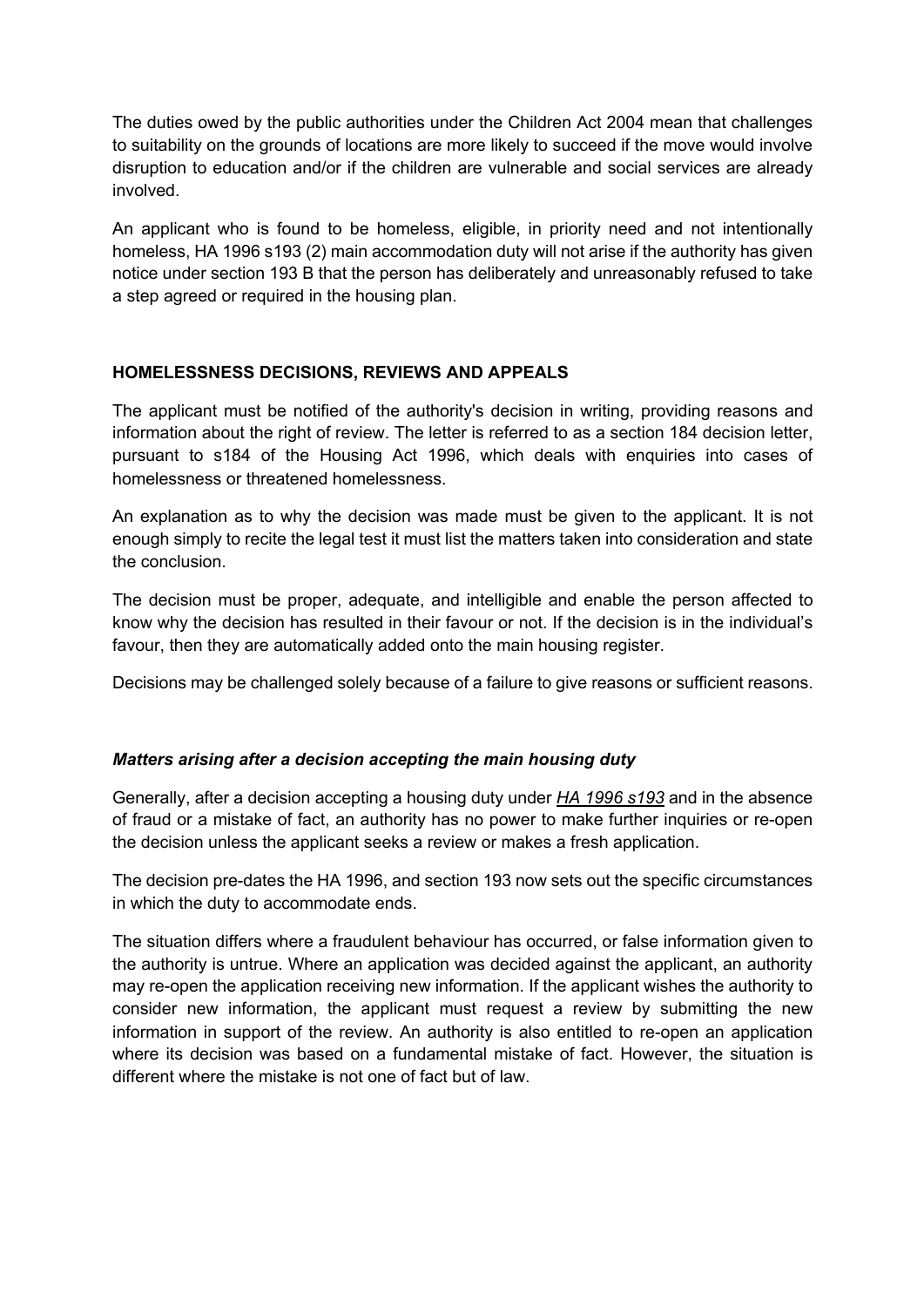#### *Challenging an unfavourable decision*

To challenge most homelessness decision is by way of an internal review, referred to as a section 202 review.

The request for the review must be made within 21 days of day on which the applicant is notified in the decision letter. The time limit runs from the receipt of the letter, not the date of the letter. An authority must ensure that its procedure for serving notices under HA 1996 s 193 B (2) comply with Regulations, and that the procedure must be in writing, be kept under review.

The authority should complete the review in accordance with the procedure set out in the regulations within a specified time; currently this is eight weeks from the day the request is made. An authority has the time to extend the time of a review and must exercise this discretion lawfully. When making submissions in support of a review it is important to identify the alleged flaws in the original decision. If not, it may not be possible to rely on these flaws in any subsequent county court appeal

Where the local authority does obtain a new medical evidence or advice, it will usually have to disclose it to the applicant. The requirement to consider the information and evidence at the date of review means that the review decision must take into account of any change of circumstances since the original decision.

An exception to this rule may be applicable where minor under the age of 18 is considered. The review decision must be in writing. If it is not received, it is treated as having been given if it is made available at the authority's office for a reasonable period for collection.

If the original decision is confirmed, reasons must be given, and the applicant must be informed of the right to appeal to the county court on appoint of law and the time of bringing such an appeal. This is 21 days from the date of notification. If reason is not provided, or if the applicant is not informed of the right to appeal to the county court, the notice of the decision is treated as not having been given.

The best outcome for the applicant will be an acceptance of the full housing duty. Often, however, the review decision will be that the HA 1996 s184 decision should be withdrawn and further inquiry carried out. If this the outcome, the authority will have a duty to provide interim accommodation pending further decision (provided there is reason to believe the applicant may be homeless, eligible and in priority need.

Applicant can request a review of he or she is dissatisfied of the decision. Appeal must be within 21 days of the applicant.

If the s202 review is unsuccessful, then the only further redress is a county court appeal on a point of law under section 204 of the HA 1996.

Judicial review remains available for homelessness decisions that do not carry the right of review. Reviews of decisions are not allowed in many situations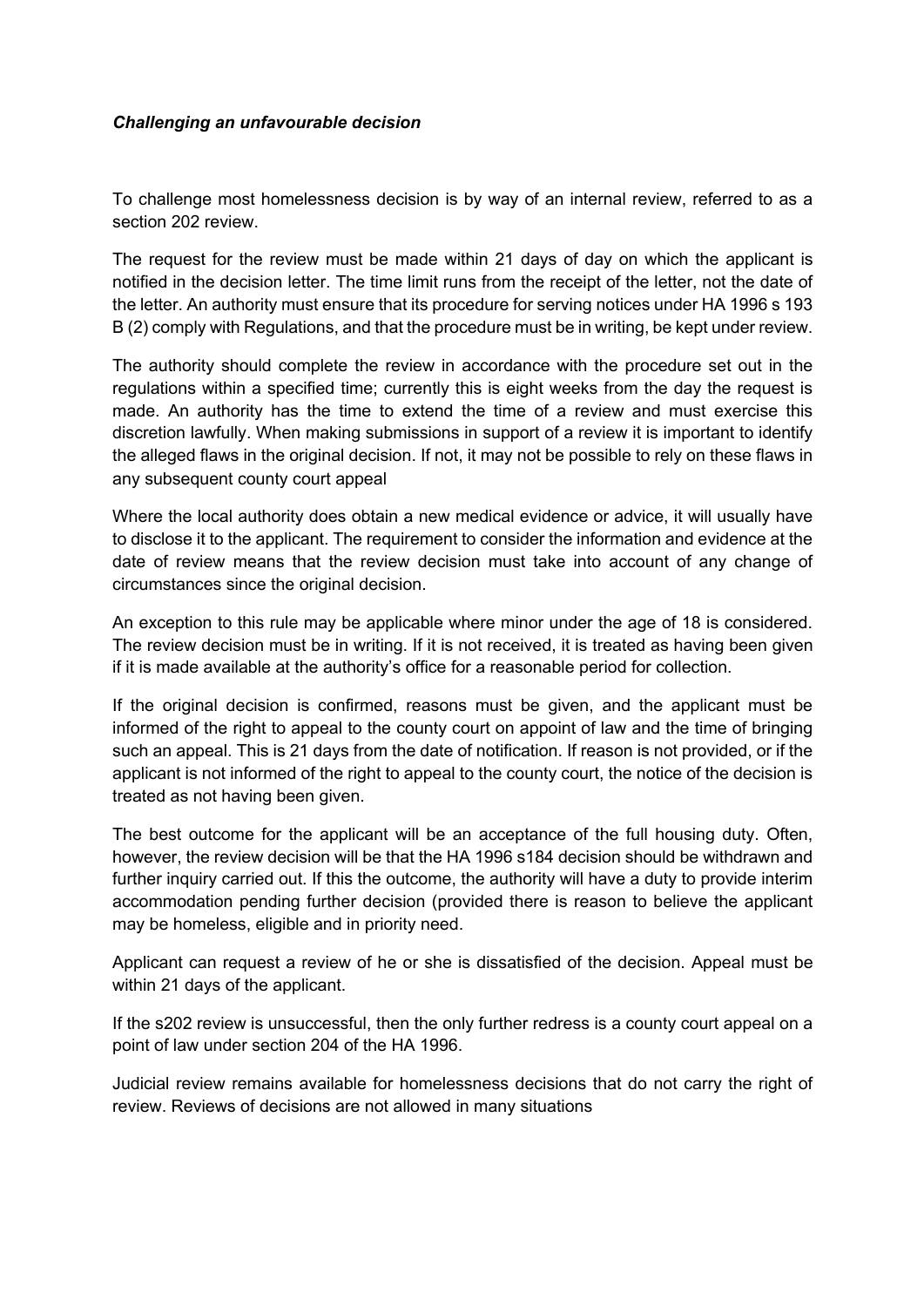## **HOMELESSNESS: ACCOMMODATION DUTIES**

If a person is homeless and eligible, the relief duty under *HA 1996 s189 B (2)* is to take reasonable steps to help the applicant to secure that suitable accommodation becomes available for the applicant's occupation for at least 6 months.

#### *Interim accommodation Duties: Accommodation Pending Decision*

The main features of the duty to provide interim accommodation pending a decision are:

- The duty is triggered whenever the authority has reason to believe the applicant may be eligible, homeless and in priority need;
- The accommodation
- The duty ends when a decision is made on the homeless application:

#### *Accommodation pending review*

The duty to provide interim accommodation ends when the authority makes a substantive decision that brings their accommodation duties to an end. If the applicant seeks a review of the decision, the authority has power but not a duty to continue to provide interim accommodation pending the review. An exception to this is when the applicant seeks a review as to the suitability of accommodation offered as a final accommodation offer or a final Part 6 offer.

#### *The 'Mohammed' Criteria (interim accommodation)*

Judicial review was used where a refusal to provide interim accommodation pending a review was seen. An authority must apply these criteria when providing interim accommodation as found in the case of *Mohammed. R v Camden LBC ex p Mohammed (1997)* In carrying out the balancing exercise certain matters need to be considered:

- The merits of the case
- **•** Whether there is new material
- The personal circumstances of the applicant and the consequences of a refusal to provide interim accommodation.

#### *Accommodation pending appeal*

Authorities have the power to provide interim accommodation pending a county court appeal. The court, further to an application by the applicant to the court for an order requesting the LA provide interim accommodation, may order an authority to secure that accommodation is available until the determination of the main appeal, or an earlier time, as specified, and must confirm or quash the decision not to provide interim accommodation beyond the final determination of the homeless appeal.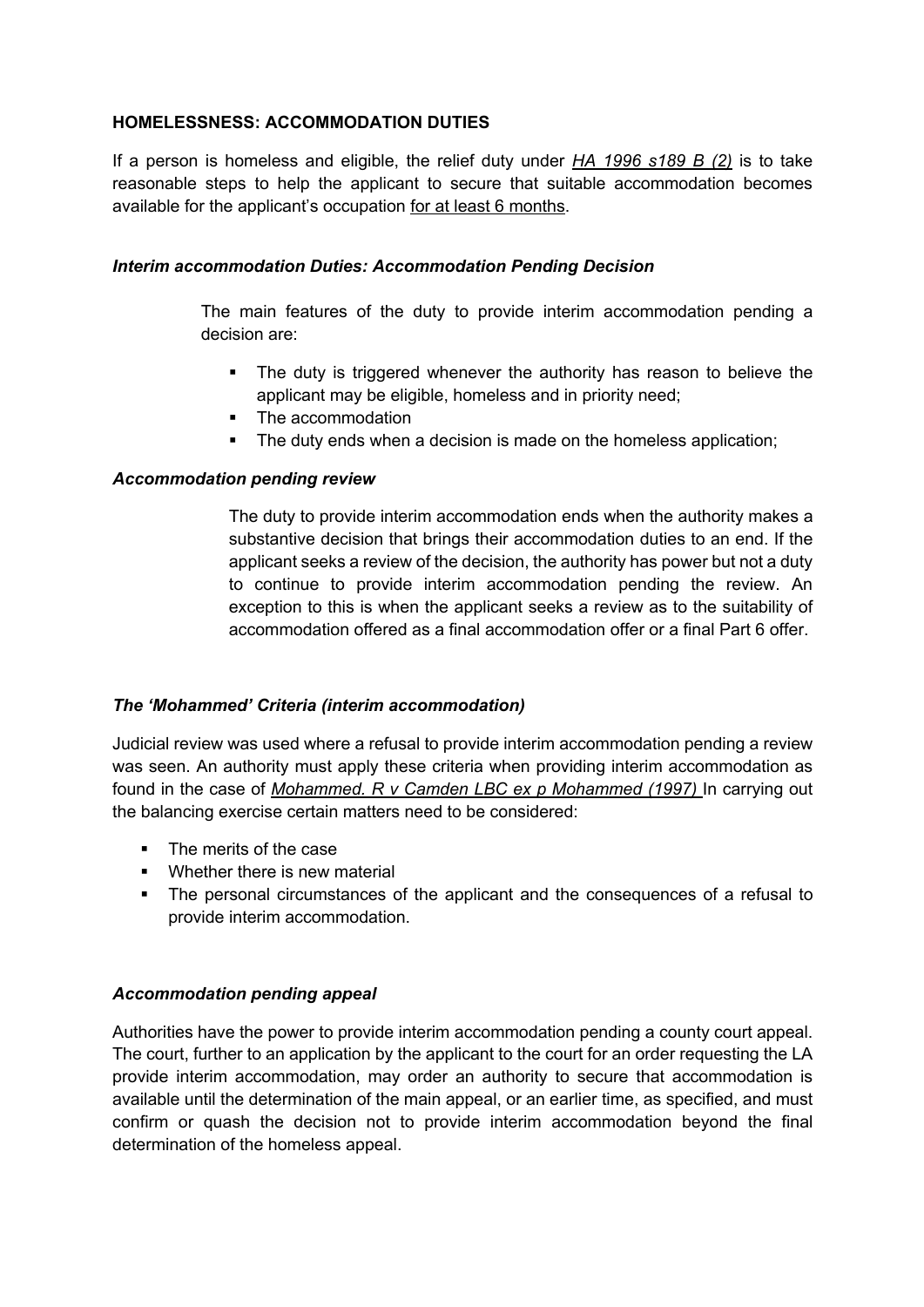The court has the power to order an authority to provide interim accommodation if satisfied that a failure to do so would substantially prejudice the applicant's ability to pursue the main appeal.

If a local authority fails to carry out a s202 review within the statutory time period or fails to secure an agreement to extend the period of the review, then the applicant may bring a county court s204 appeal against the original section 184 decision.

## *Refusal of Part 6 and Part 7 offers*

Disputes often arise about the ending of the HA 1996 s193 housing duty where an applicant has refused an offer arguing that the accommodation is unsuitable. Part 6 must be made in writing and must state that is a 'final offer'. An applicant must also be informed of the possible consequences of refusal or acceptance of a Part 7 offer and of the right to request a review of the suitability of the accommodation.

If the authority maintains that the accommodation is suitable, then a review should be requested. A local authority's duties under the *Equality Act 2010* may mean what where disabled applicant's require a particular type of accommodation the authority may be in breach of the public sector equality duty (PSED) if it has made no, or insufficient, efforts to procure accessible, adapted properties and simply responds to challenges by stating that it has no suitability adapted accommodation.

## *Issues about the condition of the accommodation*

Most authorities use private landlords to discharge the *HA 1996 s 193 (2)* main accommodation duty. The authority decides what's suitable and what's not.

The duties owed by the public authorities under the Children Act 2004 mean that challenges to suitability on the grounds of locations are more likely to succeed if the move would involve disruption to education and/or if the children are vulnerable and social services are already involved.

An applicant who is found to be homeless, eligible, in priority need and not intentionally homeless, HA 1996 s193 (2) main accommodation duty will not arise if the authority has given notice under section 193 B that the person has deliberately and unreasonably refused to take a step agreed or required in the housing plan.

## **HOMELESSNESS: THE NEW ASSESSMENT, PREVENTION AND RELIEF DUTIES** *- Introduced by Homelessness Reduction Act 2017*

*HA 1996 Part 7* give rise of various duties. Part 7 arise where a person 'applies …for a accommodation, or for accommodation, or for assistance in obtaining accommodation, and the authority have reason to believe that he is or may be homeless `or threatened with homelessness. Dependents children cannot however apply. An adult who applied for housing must have the mental capacity to apply and understand the responsibility of being a tenant.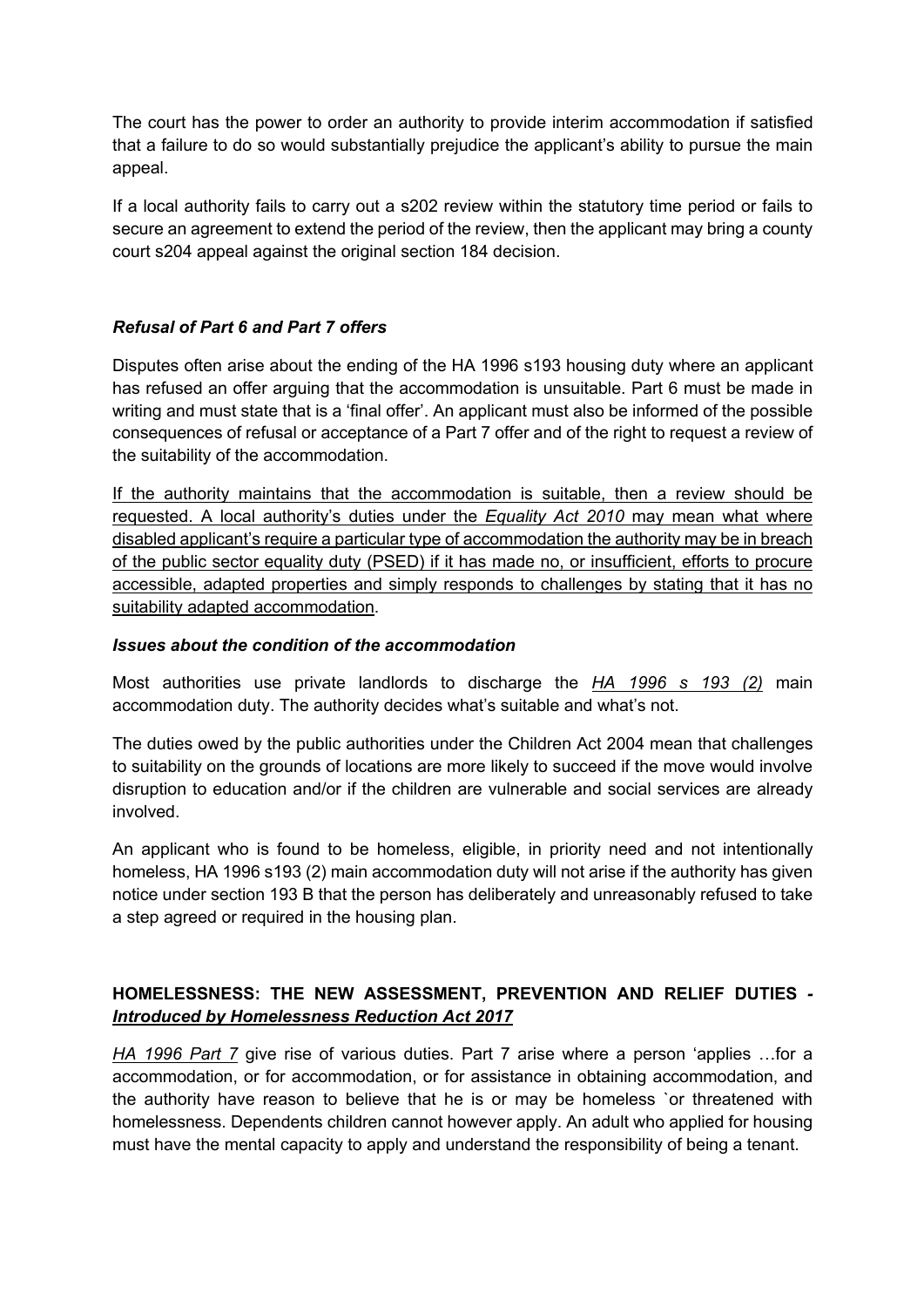#### *The assessment duty (HA 1996 s 189A)*

The new 's189A duty' (introduced into HA 1996 by the HRA 2017) is a duty to carry out individual assessment and produce personalised housing plans. The duty applies to all homeless of priority need or intentional homelessness. Where the authority is satisfied that the applicant is homeless or threatened with homelessness and is eligible, they must assess the applicant. Where the authority is satisfied that the person is eligible, the assessment duty is triggered. The applicant should be notified in writing of the assessment.

#### *The prevention duty*

The HRA 2017 makes provision for assured shorthold tenants. This duty arises where the authority is satisfied than an applicant is threatened with homelessness and eligible for assistance. A person is threatened with homelessness if it is likely he will become homeless with 56 days and a s21 has been given under HRA 1988 and it expires within 56 days. The duty is to take reasonable steps to help the applicant secure that accommodation does not cease to be available for the applicant's occupation. The authority must take into consideration of their personalised housing assessment in which the authority must identity both the steps the applicant will take and the steps the authority will take to prevent actual homelessness.

#### **The relief duty**

The relief duty applies where an authority is satisfied that the applicant is homeless and eligible for assistance, unless the authority sends the application to another housing authority in England. The duty is to take reasonable steps to help an applicant to secure that suitable accommodation becomes available for the applicant's occupation for at least six months. There are however, seven situations where the relief could end.

#### *Assured shorthold tenants served with section 21 notice*

The prevention duty applies to any eligible assured shorthold tenants served with a valid section 21 notice if the notice expires, i.e. requires possession, within 56 days. Where that is the case, the duty cannot end after 56 days. Such tenant may not face actual homelessness for many months, because after the notice expires a landlord must apply to the court for a possession order and enforce the order by applying to the court for enforcement officers to carry out an eviction. The duty must not be stopped until the threatened homelessness has ended.

#### *Interim accommodation pending inquiries (HA 1996 s188)*

Applicant with or without priority needs can take advantage of the relief duty. The interim accommodation duty should be triggered at a low level. The authority only needs to have reason to believe that the applicant may be homeless, eligible and in